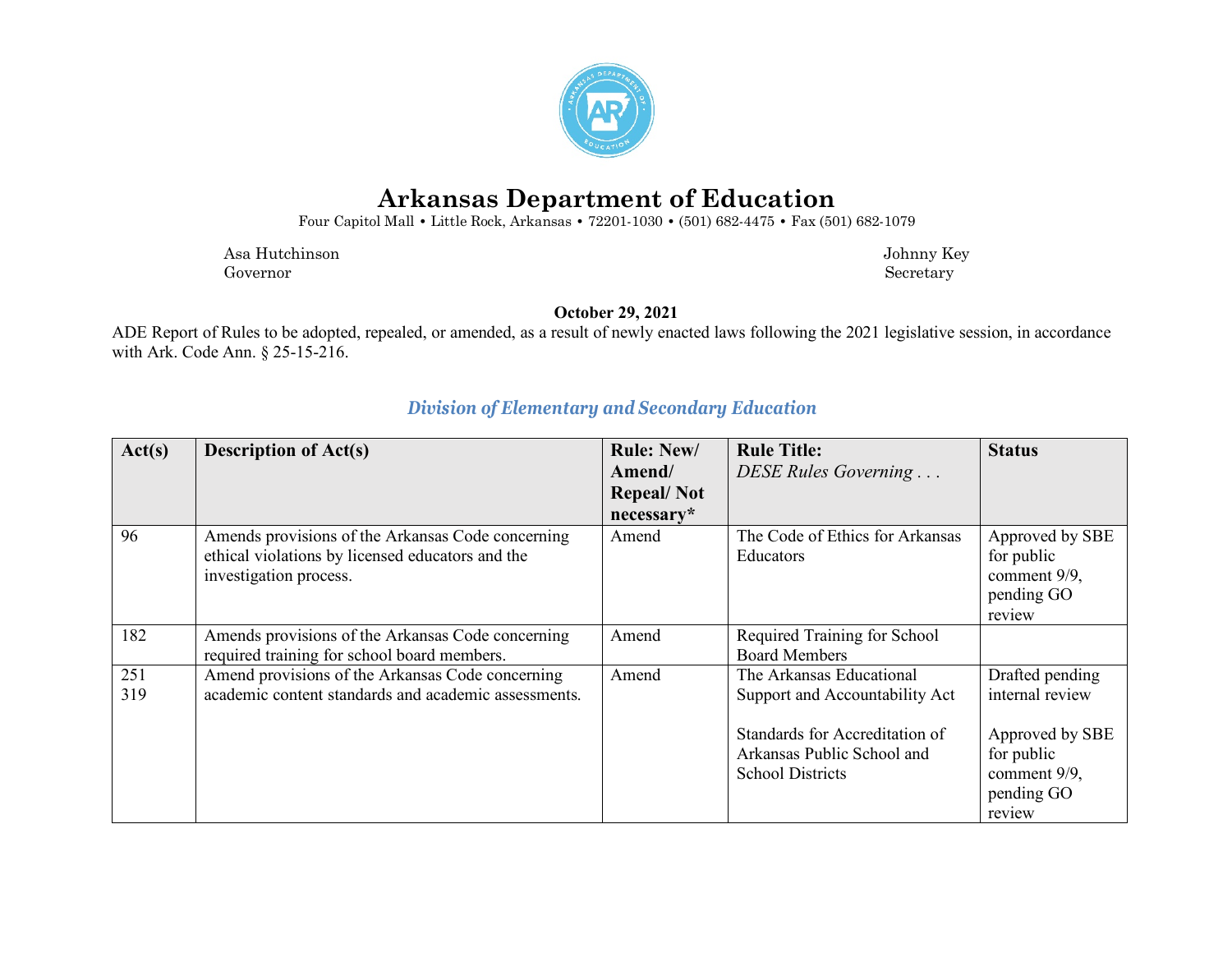| 320               | Amends provisions of the Arkansas Code concerning<br>mandated vision screenings for public school students<br>and requires rules to address the tests, procedures,<br>equipment, and instruments that shall be used to perform<br>eye and vision screenings.                                                                                                                                      | Amend      | Eye and Vision Screening Report<br>in Arkansas Public Schools                | Drafting in<br>process                                                |
|-------------------|---------------------------------------------------------------------------------------------------------------------------------------------------------------------------------------------------------------------------------------------------------------------------------------------------------------------------------------------------------------------------------------------------|------------|------------------------------------------------------------------------------|-----------------------------------------------------------------------|
| 322               | Amends provisions of the Arkansas Code concerning<br>enhanced student achievement funding (formerly NSL<br>funding) and requires rules that shall include the process<br>for submitting an enhanced student achievement plan;<br>the process for monitoring the expenditure of ESA<br>funds; and the specific requirements, qualifications, and<br>criteria for allowable supports and resources. | Amend      | <b>Student Special Needs Funding</b>                                         | Drafted pending<br>internal review                                    |
| 490               | Amends provisions of the Arkansas Code concerning<br>school choice, including deadlines and notification<br>procedures.                                                                                                                                                                                                                                                                           | Amend      | School Choice                                                                | Drafted pending<br>internal review                                    |
| 513<br>657<br>746 | Amend provisions of the Arkansas Code concerning<br>teaching licenses and add provisions for noncitizens,<br>university professors and assistant professors.                                                                                                                                                                                                                                      | Amend      | <b>Educator Licensure</b>                                                    | Approved by SBE<br>for public<br>comment 9/9,<br>pending GO<br>review |
| 544<br>644        | Amend provisions of the Arkansas Code concerning<br>visual art and music instruction.                                                                                                                                                                                                                                                                                                             | Amend      | Visual Art and Music Instruction                                             |                                                                       |
| 545<br>647        | Amend provisions of the Arkansas Code concerning<br>technical and vocational education including the general<br>control and supervision of all programs of vocational,<br>technical, and occupational education in secondary<br>institutions.                                                                                                                                                     | Amend      | <b>DCTE Policies and Procedures</b><br>for Career and Technical<br>Education | Final                                                                 |
| 551<br>622<br>620 | Amend provisions of the Arkansas Code concerning<br>school resource officers and require that a school district<br>board of directors and the local law enforcement agency<br>with jurisdiction adopt a memorandum of understanding<br>governing school resource officers and that school<br>resource officers and certain public school employees<br>complete specialized training.              | <b>New</b> | School Safety                                                                | Drafting in<br>process                                                |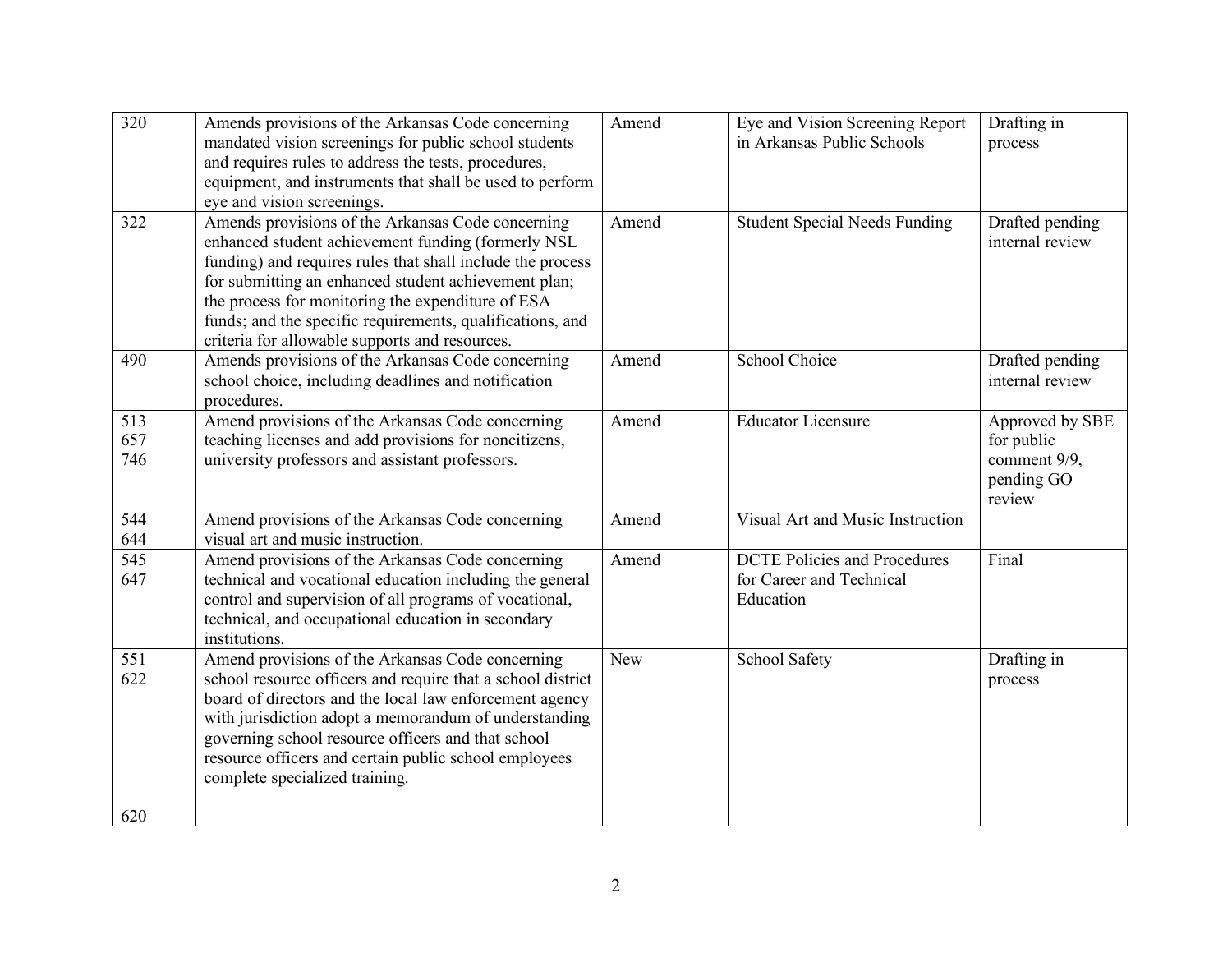| 648        | Establishes the Arkansas Center for School Safety of the<br>Criminal Justice Institute Advisory Board and requires<br>the Division to promulgate rules specifying how school<br>district compliance with school safety requirements<br>shall be verified. |            |                                                                                                |                                                                       |
|------------|-----------------------------------------------------------------------------------------------------------------------------------------------------------------------------------------------------------------------------------------------------------|------------|------------------------------------------------------------------------------------------------|-----------------------------------------------------------------------|
| 606        | Amends provisions of the Arkansas Code concerning<br>reading programs and curriculum and requires the ADE<br>to hire an Education Ombudsman.                                                                                                              | Amend      | The Right to Read Act                                                                          |                                                                       |
| 630        | Requires all fingerprints to be in electronic format.                                                                                                                                                                                                     | Amend      | <b>Background Checks</b>                                                                       | Approved by SBE<br>for public<br>comment 9/9,<br>pending GO<br>review |
| 646        | Requires school districts to develop a three-year teacher<br>and administrator recruitment and retention plan<br>focusing on minority races and ethnicities to increase<br>diversity in the district and include annual goals.                            | <b>New</b> | Teacher and Administrator<br><b>Recruitment and Retention Plans</b>                            | Drafting in<br>process                                                |
| 650        | Provides rulemaking authority to DESE.                                                                                                                                                                                                                    | New        | The School Counseling<br>Improvement Act                                                       |                                                                       |
| 662        | Amends provisions of the Arkansas Code concerning<br>when a district proposes to close a school received<br>through voluntary annexation.                                                                                                                 | Amend      | Consolidation and Annexation of<br><b>Public School Districts</b>                              | Approved by SBE<br>for public<br>comment 9/9,<br>pending GO<br>review |
| 678<br>688 | Amend provisions of the Arkansas Code concerning<br>notification procedures for review of Act 1240 waivers<br>and what provisions may not be waived.                                                                                                      | Amend      | Act 1240 Waivers                                                                               | On Nov. 10 SBE<br>agenda for review                                   |
| 679<br>680 | Created the Teacher Salary Equalization Fund to<br>provide additional funding dedicated to increasing<br>teacher salaries.                                                                                                                                | Amend      | The Educator Compensation<br>Reform Program and the Teacher<br><b>Salary Equalization Fund</b> |                                                                       |
| 689<br>741 | Amend provisions of the Arkansas Code concerning the<br>Succeed Scholarship Program including application,<br>award, and eligibility.                                                                                                                     | Amend      | The Succeed Scholarship<br>Program                                                             |                                                                       |
| 774        | Amends provisions of the Arkansas Code concerning<br>public charter schools and waivers available to public                                                                                                                                               | Amend      | <b>Charter Schools</b>                                                                         |                                                                       |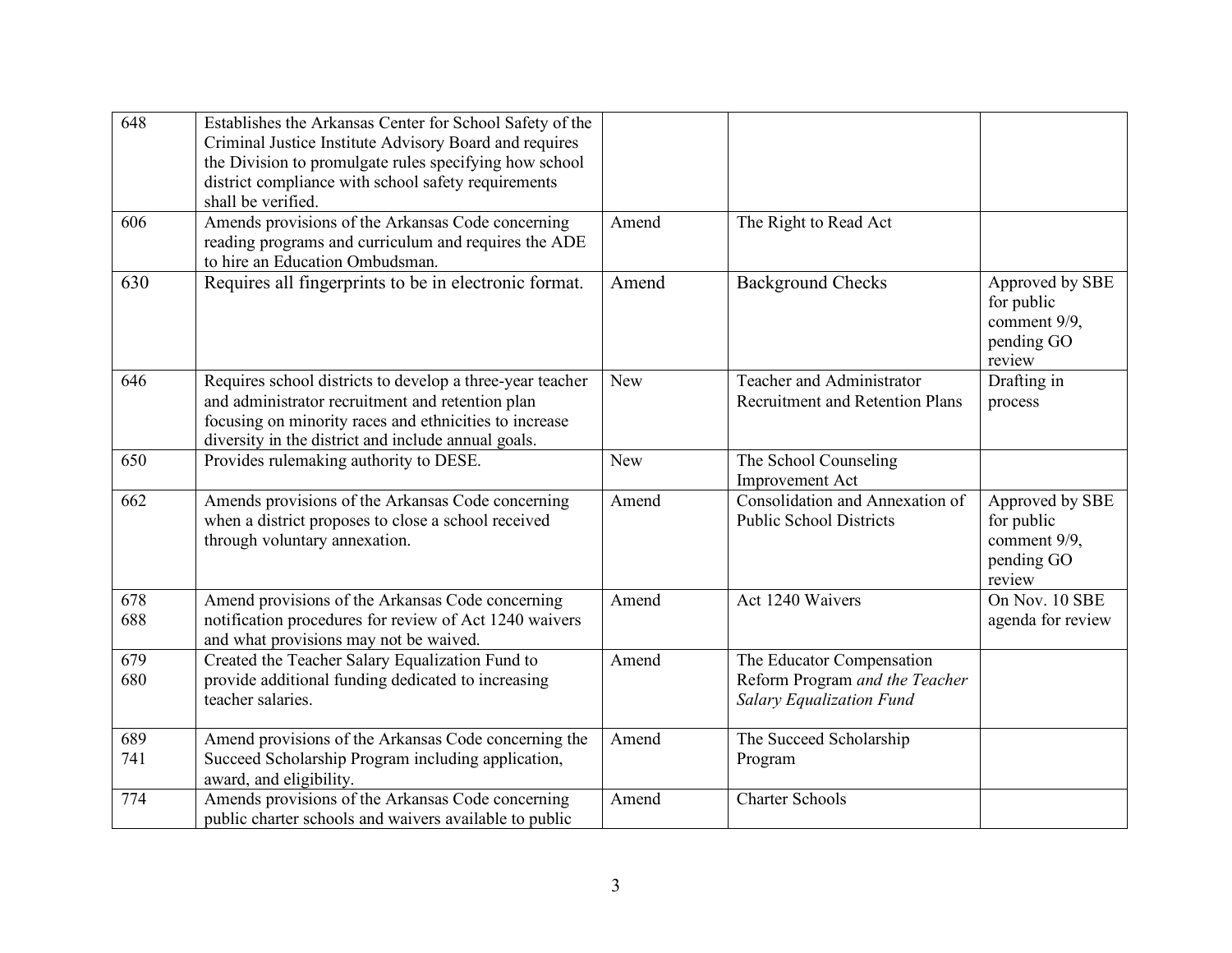|              | school districts.                                                                                                                                                                                                                                                                                                                                                                                     |               |                                                                                |                                                                         |
|--------------|-------------------------------------------------------------------------------------------------------------------------------------------------------------------------------------------------------------------------------------------------------------------------------------------------------------------------------------------------------------------------------------------------------|---------------|--------------------------------------------------------------------------------|-------------------------------------------------------------------------|
| 820          | Creates the Arkansas Student Protection Act, which<br>prohibits public school districts from entering into a<br>transaction with an entity that performs, induces, or<br>provides abortions.                                                                                                                                                                                                          | <b>New</b>    | The Arkansas Student Protection<br>Act                                         |                                                                         |
| 909          | Enables districts to receive both declining enrollment<br>and student growth funding.                                                                                                                                                                                                                                                                                                                 | Amend         | Declining Enrollment and Student<br>Growth Funding                             | Drafted pending<br>internal review                                      |
| 912          | Creates the Arkansas Tutoring Corps Act to support the<br>implementation of a sustainable tutoring program in<br>response to learning loss.                                                                                                                                                                                                                                                           | <b>New</b>    | The Arkansas Tutoring Corps                                                    | Approved by GO;<br>out for public<br>comment                            |
| 958          | Creates the Star-Spangled Banner Act requiring school<br>districts to play the star-spangled banner at certain<br>events.                                                                                                                                                                                                                                                                             | <b>New</b>    | The Star-Spangled Banner Act                                                   | Approved by SBE<br>for public<br>comment 10/14                          |
| 959          | Requires the State Board to adopt a policy requiring the<br>pledge of allegiance and a moment of silence in public<br>schools.                                                                                                                                                                                                                                                                        | Not necessary |                                                                                | On Nov. ALC<br>agenda                                                   |
| 1031         | Creates the Arkansas Military Child School Transitions<br>Act.                                                                                                                                                                                                                                                                                                                                        | <b>New</b>    | The Arkansas Military Child<br><b>School Transitions Act</b>                   | Approved by SBE<br>for public<br>comment 10/14,<br>pending GO<br>review |
| 1050         | Amends the law concerning the health and safety of<br>public school students and requires the Division of<br>Elementary and Secondary Education, in coordination<br>with the Arkansas State Board of Nursing, to<br>promulgate rules concerning the administration of an<br>emergency dose medication to a public school student<br>with adrenal insufficiency by trained public school<br>personnel. | Amend         | Insulin and Glucagon<br>Administration for Students<br>Diagnosed with Diabetes |                                                                         |
| 1070<br>1074 | Creates the Healthy Active Arkansas Schools Act and<br>requires the Division of Elementary and Secondary<br>Education, in consultation with the Department of<br>Health, to develop guidance for public schools to<br>address the following priorities and require that the<br>following priorities be included in the public school's or<br>open-enrollment public charter school's health and       | Amend         | Nutrition and Physical Activity<br>Standards and Body Mass Index               | Drafting in<br>process                                                  |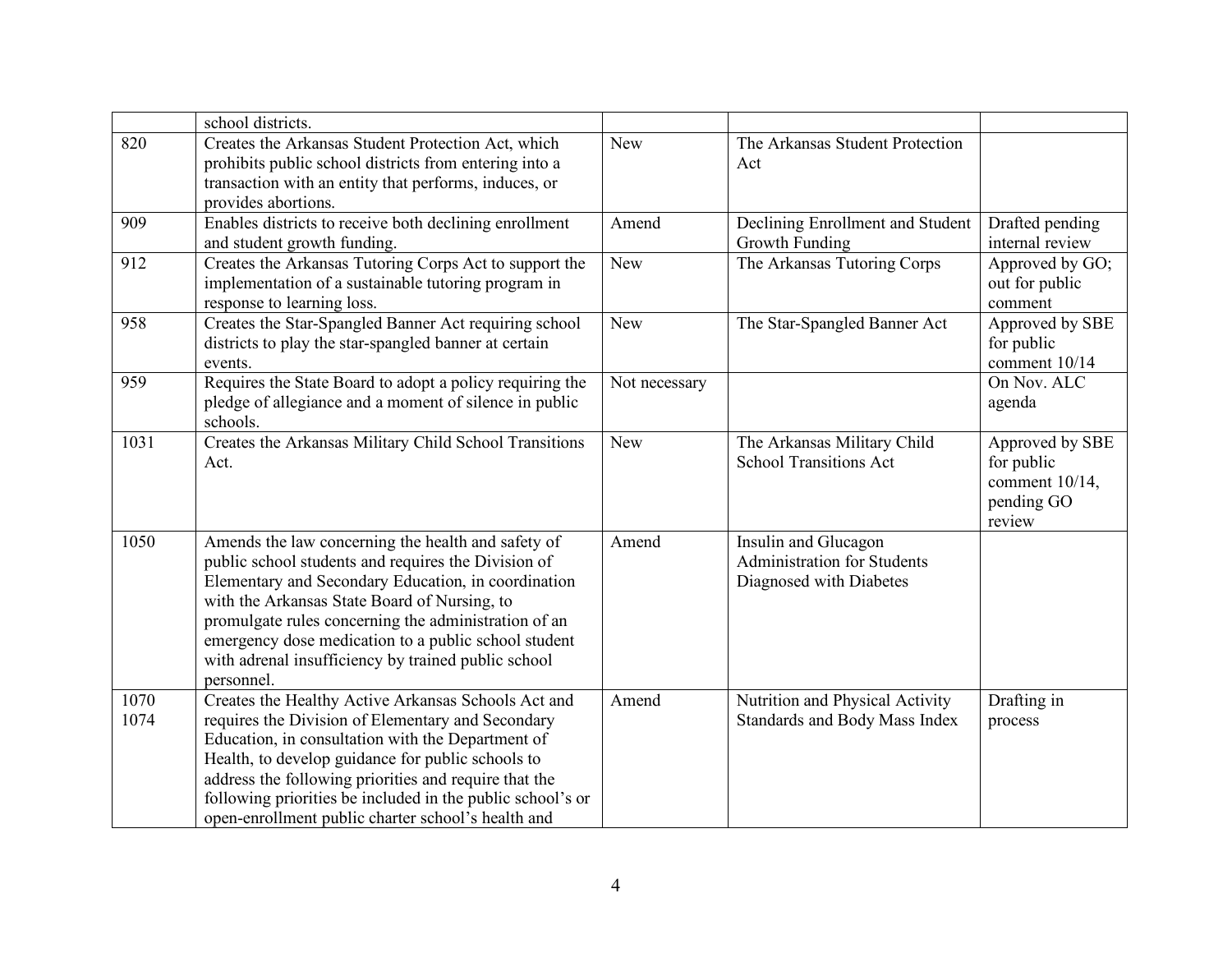|      | wellness priority: physical and built environment,<br>nutritional standards and access to healthy foods,<br>physical education and activity, and breastfeeding<br>practices, as applicable. Addresses food in vending<br>machines.          |       |                          |                        |
|------|---------------------------------------------------------------------------------------------------------------------------------------------------------------------------------------------------------------------------------------------|-------|--------------------------|------------------------|
| 1089 | Requires school nurses to participate in nursing<br>professional development, requires the Division to<br>develop an education program for school nurses, and<br>requires districts to participate in the annual health<br>services survey. | Amend | Professional Development | Drafting in<br>process |

## *Division of Higher Education*

| Act<br><b>Number</b>    | <b>Description</b>                                                                                                                                                                                            | New/Amend/<br><b>Repeal/Not</b><br>$necessary*$ | <b>Rule Title:</b><br>DHE Rules Governing        | <b>Status</b>                                              |
|-------------------------|---------------------------------------------------------------------------------------------------------------------------------------------------------------------------------------------------------------|-------------------------------------------------|--------------------------------------------------|------------------------------------------------------------|
| 69                      | Enhances higher education fiscal accountability and<br>transparency and amends provisions of the Arkansas<br>Code concerning student accounts receivable policies<br>and certain financial condition reports. | Not necessary                                   |                                                  | N/A                                                        |
| 79<br>217<br>331<br>743 | Amends provisions of the Arkansas Code concerning<br>scholarship requirements and eligibility criteria.                                                                                                       | Amend                                           | The Governor's Scholars'<br>Program              | Board approved;<br>pending<br>Governor's<br>office review  |
| 80<br>636               | Amends provisions of the Arkansas Code concerning<br>scholarship requirements and eligibility criteria.                                                                                                       | Amend                                           | The Arkansas Academic<br>Challenge Scholarship   | Board approved;<br>pending<br>Governor's<br>office review. |
| 82                      | Amends provisions of the Arkansas Code concerning<br>scholarship requirements and eligibility criteria.                                                                                                       | Amend                                           | The Arkansas Concurrent<br>Challenge Scholarship | Board approved;<br>pending<br>Governor's<br>office review. |
| 388                     | Adds private, non-profit institutions of higher education<br>as approved institutions for purposes of the Arkansas                                                                                            | Amend                                           | The Arkansas Future Grant                        | Board approved;<br>pending                                 |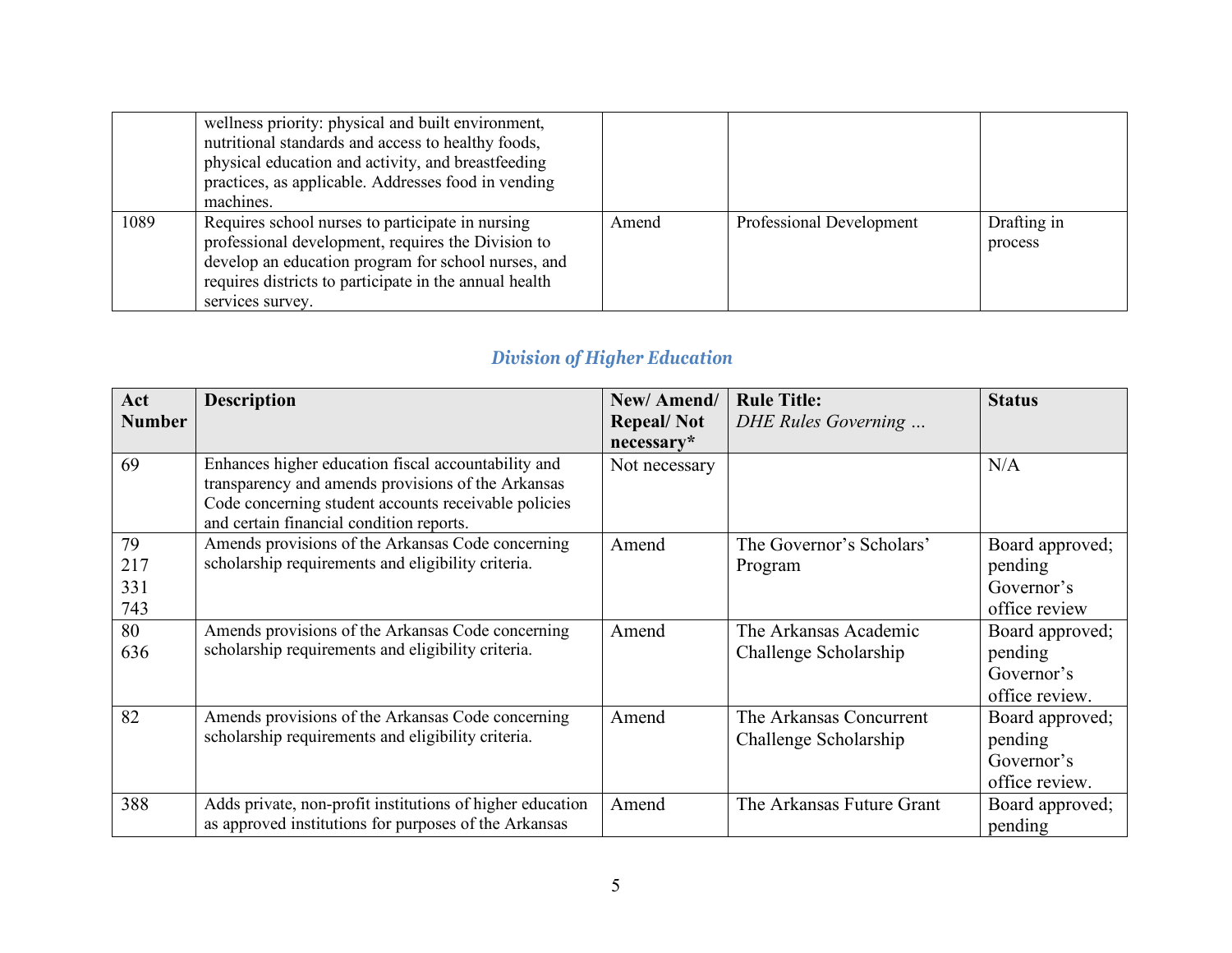|     | Future Grant Program.                              |               |                              | Governor's        |
|-----|----------------------------------------------------|---------------|------------------------------|-------------------|
|     |                                                    |               |                              | office review.    |
| 539 | Creates the Higher Education Consumer Guide Act.   | Not necessary |                              | On Nov. ALC       |
|     |                                                    |               |                              | agenda            |
| 636 | Establishes procedure and funding requirements for | Amend         | The Arkansas Workforce       | Approved by       |
|     | scholarships funded with net revenue.              |               | Challenge Scholarship        | GO; out for       |
|     |                                                    |               |                              | public comment    |
| 958 | Creates the Star-Spangled Banner Act.              | <b>New</b>    | The Star Spangled Banner Act | On $10/29$ Higher |
|     |                                                    |               |                              | Ed. Board         |
|     |                                                    |               |                              | agenda for        |
|     |                                                    |               |                              | approval for      |
|     |                                                    |               |                              | public comment    |
| 988 | Allows dependents of veterans to receive tuition   | Amend         | Veterans' Dependents'        | Board approved;   |
|     | waivers.                                           |               | Scholarships                 | pending           |
|     |                                                    |               |                              | Governor's        |
|     |                                                    |               |                              | office review.    |

# *Commission for Public School Academic Facilities and Transportation*

| Act(s) | <b>Description of Act(s)</b>                                                                                                                         | <b>Rule: New/</b> | <b>Rule Title:</b>                                                                   | <b>Status</b>                                                                |
|--------|------------------------------------------------------------------------------------------------------------------------------------------------------|-------------------|--------------------------------------------------------------------------------------|------------------------------------------------------------------------------|
|        |                                                                                                                                                      | Amend/            | CAPSAFT Rules Governing                                                              |                                                                              |
|        |                                                                                                                                                      | <b>Repeal/Not</b> |                                                                                      |                                                                              |
|        |                                                                                                                                                      | necessary*        |                                                                                      |                                                                              |
| 126    | Amends provisions of the Arkansas Code concerning<br>the Academic Facilities Master Plan Program and bus<br>driver qualifications and certification. | Amend             | The Facilities Master Plan                                                           | <b>CAPSAFT</b><br>Board approved;<br>pending<br>Governor's<br>office review. |
|        |                                                                                                                                                      |                   | Maintenance and Operations of<br>Public School Buses and<br>Physical Examinations of | <b>CAPSAFT</b><br>Board approved;<br>pending                                 |